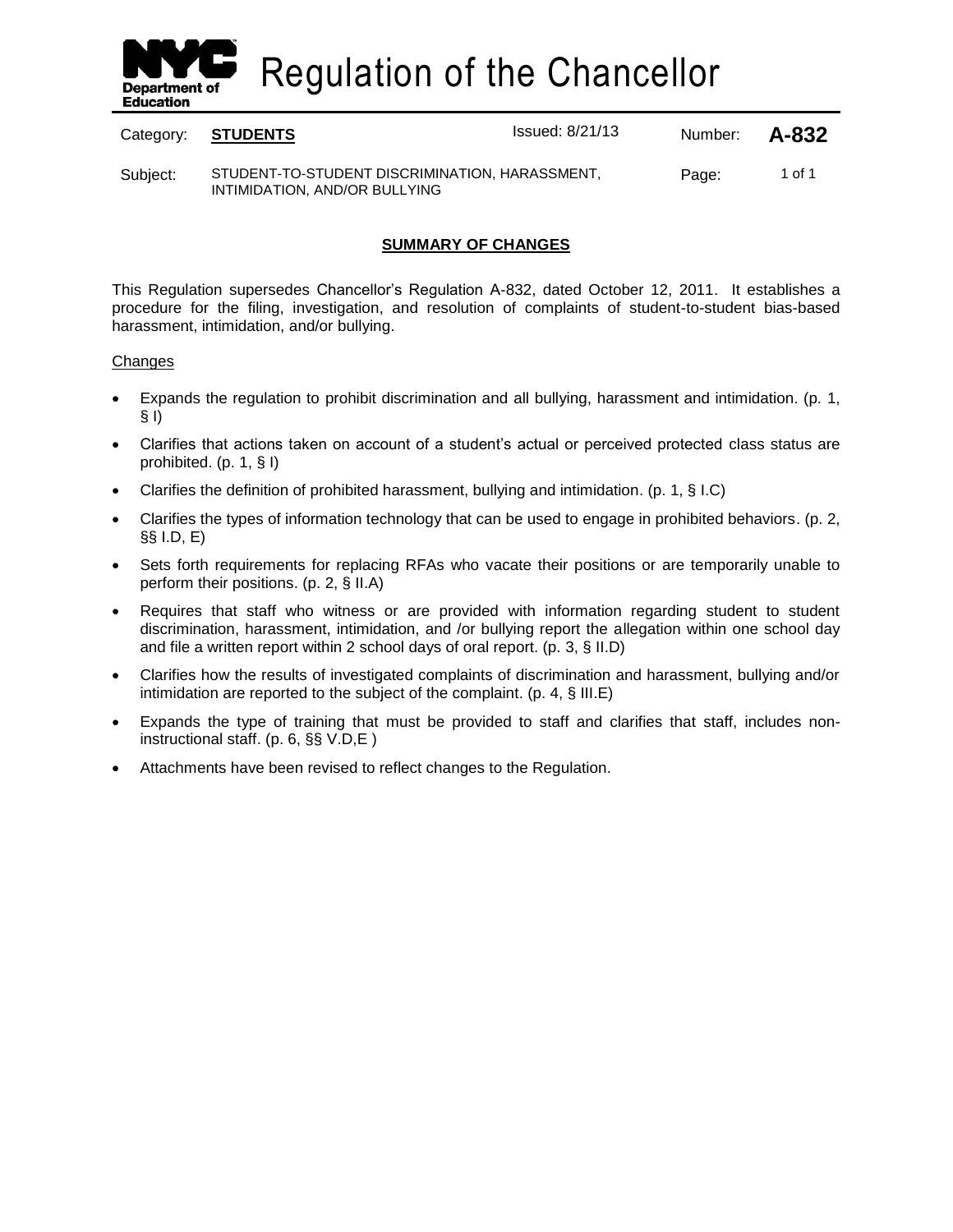## **ABSTRACT**

It is the policy of the New York City Department of Education to maintain a safe and supportive learning and educational environment that is free from harassment, intimidation and/or bullying committed by students against other students and discrimination by students against other students on account of actual or perceived race, color, creed, ethnicity, national origin, citizenship/immigration status, religion, gender, gender identity, gender expression, sexual orientation, disability or weight. Such discrimination, harassment, intimidation and/or bullying is prohibited and will not be tolerated in school, during school hours, before or after school, while on school property, at school sponsored events, or while traveling on vehicles funded by the Department of Education and on other than school property when such behavior disrupts or would foreseeably disrupt the educational process or endangers or would foreseeably endanger the health, safety, morals or welfare of the school community. Students found guilty of violating this Regulation will be subject to appropriate disciplinary action consistent with the Discipline Code and Chancellor's Regulation A-443. For complaints of peer sexual harassment, please refer to Chancellor's Regulation A-831.

## **I. POLICY**

- A. It is the policy of the New York City Department of Education to maintain a safe and supportive learning and educational environment that is free from harassment, intimidation, and/or bullying committed by students against other students and free from discrimination committed by students against other students on account of actual or perceived race, color, creed, ethnicity, national origin, citizenship/immigration status, religion, gender, gender identity, gender expression, sexual orientation, disability, or weight. [The definitions of protected classes are found in Attachment No. 1.] Discrimination, harassment, intimidation and/or bullying is prohibited in school, during school hours, before or after school, while traveling in vehicles funded by the DOE and on other than school property when such behavior disrupts or would foreseeably disrupt the educational process or endangers or would foreseeably endanger the health, safety, morality, or welfare of the school community.
- B. It is the policy of the New York City Department of Education to prohibit retaliation against any student, teacher or school employee who reports an incident of alleged student-tostudent discrimination, harassment, intimidation and/or bullying or who participates or assists in an investigation relating to such behavior.
- C. It is a violation of this policy for any student to create a hostile school environment for another student by conduct and/or verbal or written acts (including cyberbullying) that;
	- 1. have or would have the effect of unreasonably and substantially interfering with a student's educational performance or ability to participate in or benefit from an educational program, school sponsored activity or any other aspect of a student's education; or
	- 2. have or would have the effect of unreasonably and substantially interfering with a student's mental, emotional, or physical well-being; or
	- 3. reasonably cause or would reasonably be expected to cause a student to fear for his/her physical safety; or
	- 4. reasonably causes or would reasonably be expected to cause physical injury or emotional harm to a student.

Prohibited behavior includes but is not limited to discrimination, harassment, intimidation, and/or bullying on account of actual or perceived race, color, creed, ethnicity, national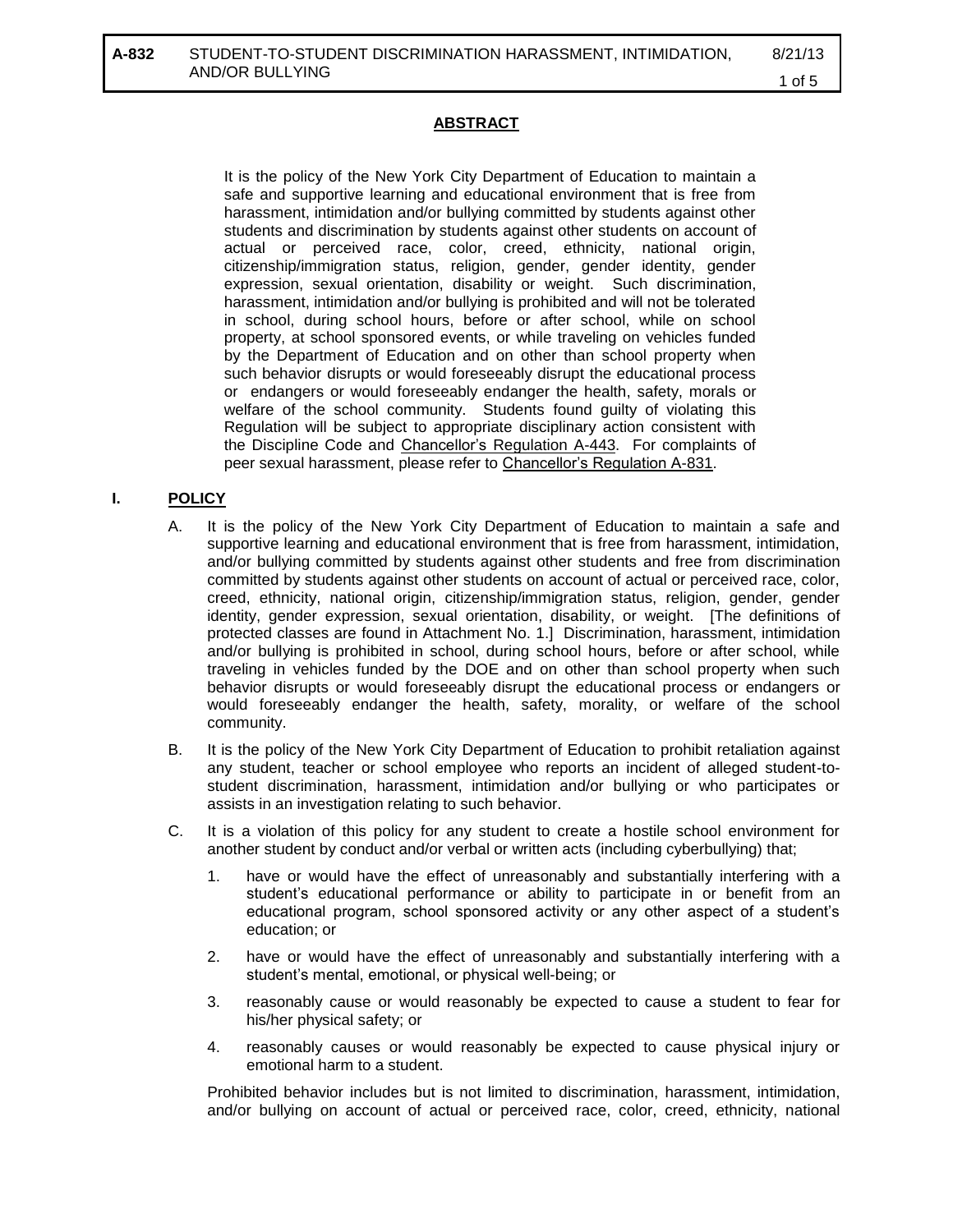origin, citizenship/immigration status, religion, gender, gender identity, gender expression, sexual orientation, disability or weight.

- D. Discrimination, harassment, intimidation and/or bullying may take many forms and can be physical, verbal or written. Written discrimination, harassment, intimidation and/or bullying includes electronically transmitted communications, (cyberbullying) e.g., via information technology including, but not limited, to: Internet, cell phone, email, personal digital assistant wireless handheld device, social media, blogs, chat rooms, and gaming systems.
- E. Such behavior includes, but is not limited, to:
	- physical violence
	- stalking;
	- threats, taunts, teasing;
	- aggressive or menacing gestures;
	- exclusion from peer groups designed to humiliate or isolate;
	- using derogatory language;
	- making derogatory jokes or name calling or slurs;
	- written or graphic material, including graffiti, photographs, drawings, or videos, containing comments or stereotypes that are electronically circulated or are written or printed.

### **II**. **REPORTING PROCEDURES**

- A. Each principal must designate at least one staff member (hereinafter referred to as RFA liaison(s)) to whom reports by students or staff members of student-on-student discrimination, harassment, intimidation and/or bullying can be made and who serves as a resource for students and staff on this issue.
	- 1. There must be at least one RFA liaison in the school who has received the training set forth in Sections V.D and E at all times (hereinafter referred to as a certified RFA liaison). In the event a certified RFA liaison vacates his/her appointment, the principal must ensure that a certified RFA liaison has been appointed within 30 days. In the interim, the principal must immediately designate an interim RFA liaison.
	- 2. In the event a certified RFA liaison is temporarily unable to perform his/her duties in the school for an extended period of time, and there is no other certified RFA liaison, the principal must designate another person to serve on an interim basis until the RFA liaison returns.
- B. Any student who believes that he/she has been the victim of discrimination, harassment, intimidation and/or bullying by another student should report the incident to the RFA liaison(s) or to any other school employee. Students who witness or have information of such incidents may report them to the RFA liaison(s) or to any other school employee. Student complaints may be made verbally or in writing (see Attachment No. 2).
- C. If a student feels uncomfortable making a report to a school staff member, a student may contact the Office of School and Youth Development (OSYD) by e-mailing the report to [RespectforAll@schools.nyc.gov.](mailto:RespectforAll@schools.nyc.gov) Examples of circumstances where this might be appropriate include: if the student is not sure the behavior is covered by the regulation; if a student previously made a report and the behavior has continued; or if the student is concerned about coming forward. In such circumstances, OSYD will determine the appropriate follow-up action. An anonymous report alleging harassment, intimidation and/or bullying may be made and will be investigated in light of the information provided by the anonymous reporter.
- D. Any staff member who witnesses student-to-student discrimination, harassment, intimidation and/or bullying or who has knowledge or information or receives notice that a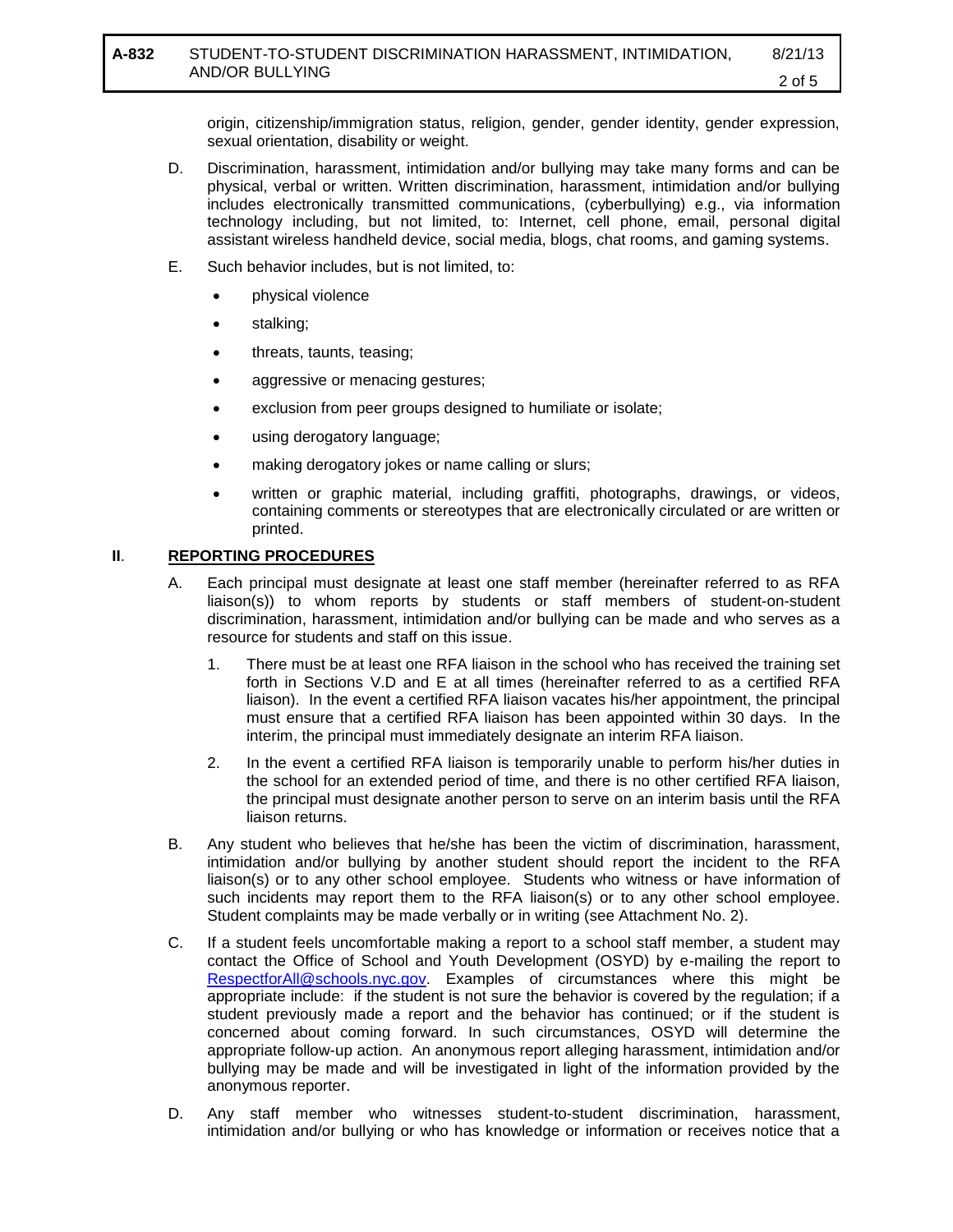student may have been the victim of such behavior by another student is required to promptly orally report the alleged act to the RFA liaison(s) or to the principal/designee within one school day and file a written report with RFA liaison or to the principal/designee no later than two school days after making the oral report. (See Attachment No. 2.) Schools shall keep all written reports on file.

- E. Parents may report student-to student discrimination, harassment, intimidation, and/or bullying verbally or in writing to the principal/designee or the RFA liaison or by e-mailing [RespectforAll@schools.nyc.gov.](mailto:RespectforAll@schools.nyc.gov) Such reports must be handled pursuant to the procedures in this Regulation.
- F. Where the principal/designee believes that the alleged conduct constitutes criminal activity, he/she must contact the police. The principal/designee may consult with the Office of Legal Services and/or the CFN Network Leader.
- G. If the complaint cannot be investigated at the school level due to the nature and seriousness of the allegation(s), the principal/designee should consult with the OSYD.

### **III. INVESTIGATION**

- A. Complaints of discrimination, harassment, intimidation, and/or bullying must be entered into the DOE's Online Occurrence Reporting System (OORS) within 24 hours and promptly investigated.
- B. The principal/designee must take the following investigative steps, as soon as practicable, but in any event, not later than five days after receipt of the complaint:
	- 1. interview the alleged victim and document the conversation;
	- 2. ask the alleged victim to prepare a written statement which includes as much detail as possible, including a description of the behavior, when it took place and who may have witnessed it;
	- 3. interview the accused student and advise him/her that if the conduct has occurred, it must cease immediately;
	- 4. ask the accused student to prepare a written statement; and
	- 5. interview any witnesses and obtain their written statements.
- C. The principal/designee must advise the parent(s) of the accused student of the allegations. The principal/designee must also advise the parent(s) of the alleged victim of the allegations, unless the alleged victim informs the principal/designee of safety concerns in regard to such notification. In such case, the principal/designee shall decide whether to inform the alleged victim's parents following consideration of privacy and safety concerns. The principal may consult with the Office of Legal Services in making this decision.
- D. In determining whether the alleged conduct constitutes a violation of this regulation, it is necessary to evaluate the totality of the circumstances surrounding the conduct. The following facts should be considered:
	- the ages of the parties involved;
	- the nature, severity and scope of the behavior;
	- the frequency and duration of the behavior;
	- the number of persons involved in the behavior;
	- the context in which the conduct occurred;
	- where the conduct occurred;
	- whether there have been other incidents in the school involving the same students;
	- whether the conduct adversely affected the student's education.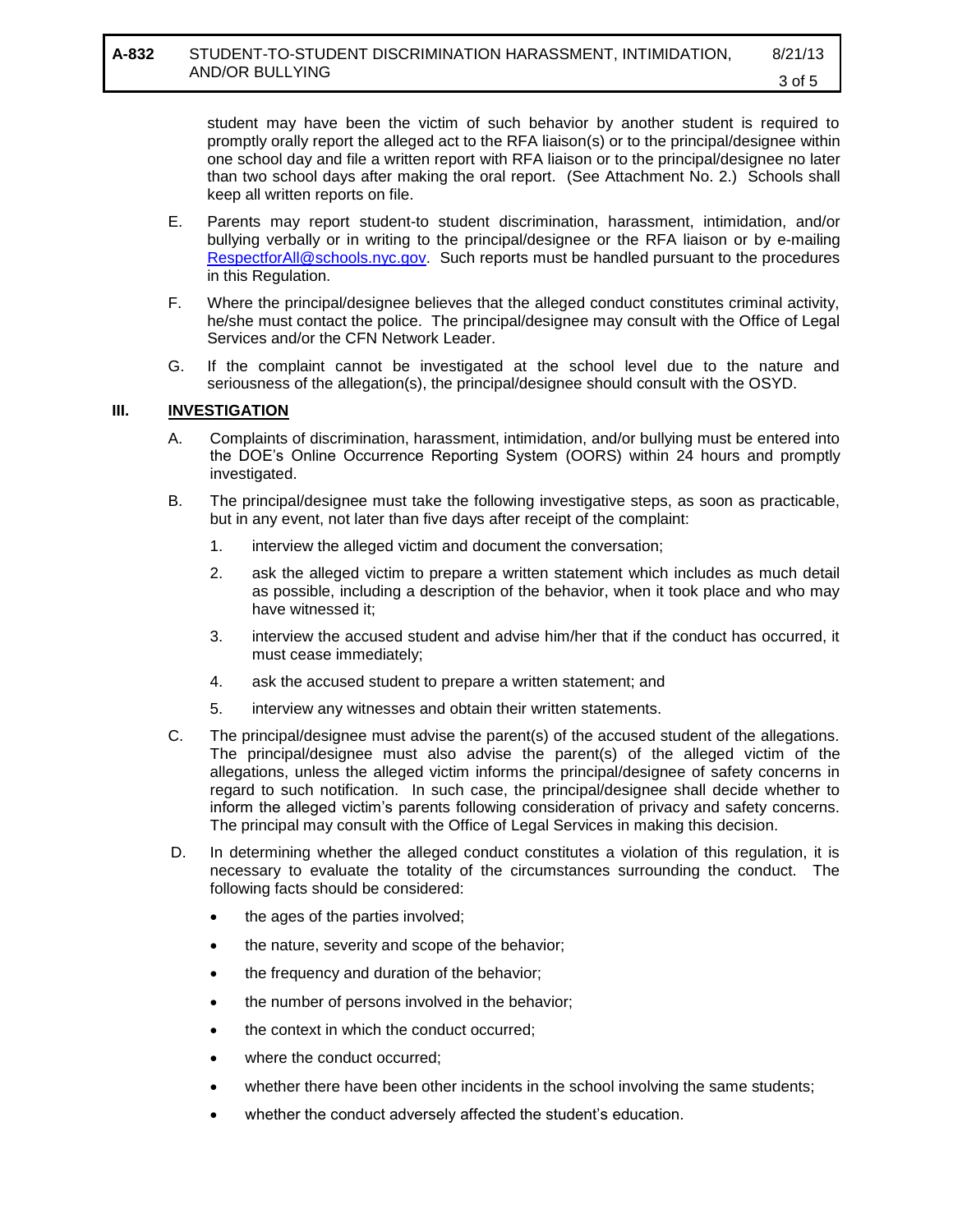E. The school must advise the parents of the alleged victim and the parents of the accused student whether or not the allegation are substantiated, consistent with state and federal laws regarding student records privacy, except where a decision was made not to notify the parents of the alleged victim of the allegation as set forth in Section III.C.

#### **IV**. **FOLLOW-UP ACTION**

- A. Where appropriate, the complaining student and the accused student should be referred to the guidance counselor, school social worker, psychologist or other appropriate school staff for separate counseling.
- B. Where appropriate, the principal/designee should utilize intervention methods, including sensitivity training, counseling, and/or referral to a community-based agency for counseling, support and education.
- C. Students who have been found to have violated this regulation will be subject to appropriate disciplinary action pursuant to the Department of Education's Discipline Code and Chancellor's Regulation A-443.
- D. The principal/designee must follow up to ensure that the conduct has stopped.

### **V. NOTIFICATION**

 $\overline{a}$ 

- A. Each school must conspicuously post "Respect for All" posters in locations deemed highly visible to students, parents<sup>1</sup> and staff. The posters must contain the name of the RFA liaison(s) (see Attachment No. 3).
- B. Each school must distribute a copy of the "Respect for All" brochure annually to parents and students (see Attachment No. 4). Parents/students entering the school during the school year must receive a copy upon registration.
- C. Each principal/designee must ensure that students have been provided with information and training on the policy and procedures in this Regulation by October  $31<sup>st</sup>$  of each year.
- D. Each principal must ensure that all staff members, including non-instructional staff, are provided with training on the policy and procedures in this regulation by October  $31<sup>st</sup>$  of each year. Such training must address:
	- 1. Raising awareness and sensitivity to potential acts of discrimination, harassment and bullying directed at students, including, but not limited to, those acts based on a student's actual or perceived race, color, creed, ethnicity, national origin, citizenship/immigration status, religion, gender, gender interests, gender expression, sexual orientation, disability, or weight;
	- 2. The identification and mitigation of harassment, bullying and discrimination;
	- 3. The social patterns of harassment, bullying, and discrimination;
	- 4. Preventing and responding to incidents of discrimination, harassment or bullying;
	- 5. Understanding the effects of harassment, bullying and discrimination; and Strategies for effectively addressing problems of exclusion, bias, and aggression in educational settings; and
	- 6. Promoting a safe and supportive school climate, including incorporating these concepts into classroom activities.
- E. Each principal must ensure that, in addition to the school training set forth above at least one RFA liaison is completes the RFA mandated training developed by OSYD which addresses: 1) human relations in the areas of race, color, creed, ethnicity, national origin,

<sup>1</sup> The term "parent," whenever used in this Regulation, means the student's parent(s) or guardian(s), or any person(s) in a parental or custodial relationship to the student, or the student, if he/she is an emancipated minor or has reached 18 years of age.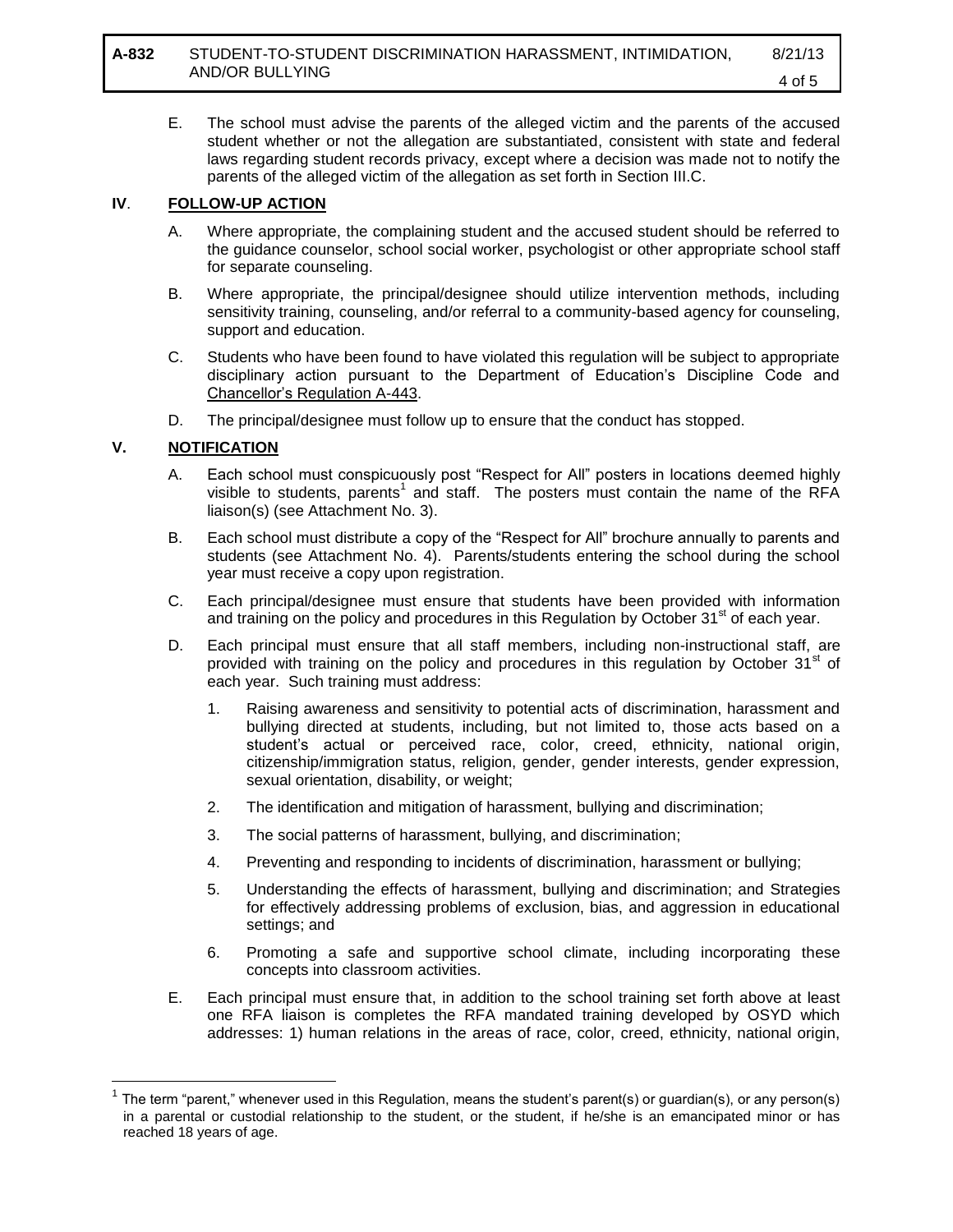### **A-832** STUDENT-TO-STUDENT DISCRIMINATION HARASSMENT, INTIMIDATION, AND/OR BULLYING

citizenship/immigration status, religion, gender, gender identity, gender expression, sexual orientation, disability and weight and 2) the issues set forth in Section V.D 1-6 above).

F. A copy of this regulation should be made available to parents, school staff and students upon request.

### **VI. CONSOLIDATED SCHOOL AND YOUTH DEVELOPMENT PLAN**

Each school must submit the following information in its annual Consolidated School and Youth Development Plan by October 31<sup>st</sup>:

- 1. The name of the RFA liaison(s).
- 2. Certification that at least one RFA liaison has or will receive the training set forth in Section V.E above.
- 3. Certification that students have been provided with information and training on the policy and procedures in this Regulation.
- 4. Certification that staff members, including non-instructional staff, have been provided with the information and training set forth in Section V.D above.
- 5. A plan for preventing and addressing harassment, intimidation, and/or bullying.

### **VII. CONFIDENTIALITY**

It is Department of Education policy to respect the privacy of all parties and witnesses to complaints brought under this regulation. However, the need for confidentiality must be balanced against the obligation to cooperate with police investigations, to provide due process to the accused, and/or to take necessary action to investigate or resolve the complaint. Therefore, information regarding the complaint may be disclosed in appropriate circumstances.

### **VIII. RETALIATION**

Students may not retaliate against another student, teacher or school employee who reports an incident of alleged student-to-student discrimination, harassment, intimidation and/or bullying or who participates or assists in an investigation relating to such behavior. Retaliation will be investigated and subject to appropriate disciplinary action.

### **IX. INQUIRIES**

Inquiries pertaining to this regulation should be addressed to:

| Telephone:   | Office of School and Youth Development                                               | Fax:         |
|--------------|--------------------------------------------------------------------------------------|--------------|
| 212-374-6834 | N.Y.C. Department of Education<br>52 Chambers Street, Room 218<br>New York, NY 10007 | 212 374-5751 |
|              |                                                                                      |              |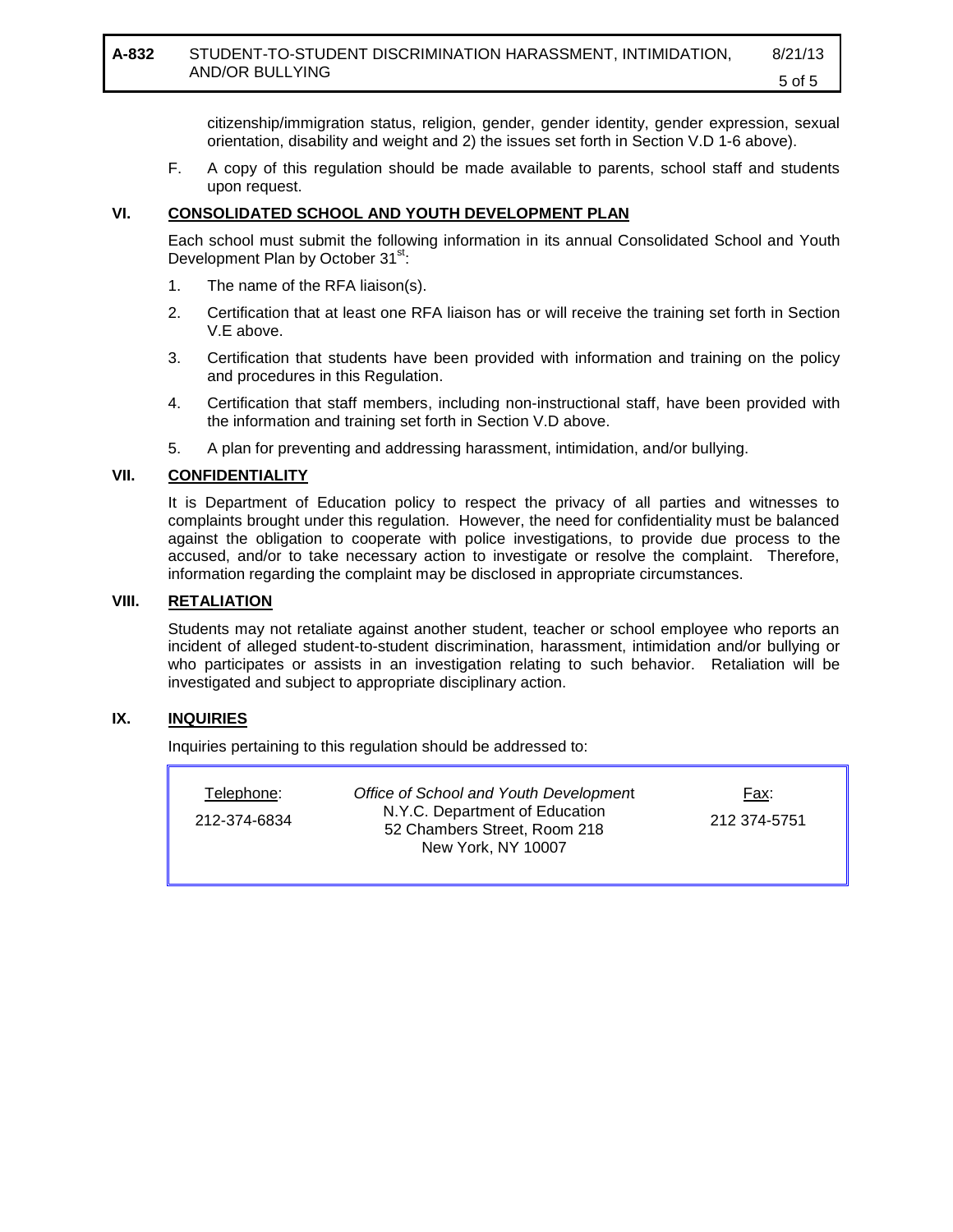

#### **SUMMARY OF PROHIBITED DISCRMINATION AND BIAS-BASED HARASSMENT, INTIMIDATION OR BULLYING**

It is the policy of the New York City Department of Education to maintain a safe and supportive learning and educational environment that is free from discrimination harassment, intimidation and/or bullying committed by students against other students including harassment, intimidation, and/or bullying on account of actual or perceived race, color, creed, ethnicity, national origin, citizenship/immigration status, religion, gender, gender identity, gender expression, sexual orientation, disability or weight. Such harassment, intimidation and/or bullying is unacceptable conduct and will not be tolerated in school, during school hours, before and after school, while on school property, at school sponsored events, or while traveling on vehicles funded by the Department of Education and on other than school property when such behavior disrupts or would foreseeably disrupt the educational process or endangers or would foreseeably endanger the health, safety, morality or welfare of the school community. Students found guilty of violating this Regulation will be subject to appropriate disciplinary action consistent with the Discipline Code and Chancellor's Regulation A-443. Please refer to Chancellor's Regulation A-831 for complaints of peer sexual harassment.

The following is intended to provide guidance to assist staff and students in identifying bias-based behavior.

**Citizenship/Immigration Status**: actual or perceived immigration status or status as a citizen of a country other than the United States of America.

**Disability**: actual or perceived disability, or history of disability. The term "disability" applies to a person who (1) has a physical or mental impairment that substantially limits one or more major life activities; (2) has a record of such an impairment; or (3) is regarded as having such an impairment. Major life activities include caring for one's self, walking, seeing, hearing, speaking, breathing, working, performing manual tasks, and learning. Some examples of impairments which may substantially limit major life activities, even with the help of medication or aids/devices, are: AIDS, alcoholism, blindness or visual impairment, cancer, deafness or hearing impairment, diabetes, drug addiction, heart disease, and mental illness.

**Ethnicity/National Origin**: actual or perceived national origin or ethnic identity. National origin is distinct from race/color or religion/creed because people of several races and religions or their forbearers -- may come from one nation. The term "national origin" includes members of all national groups and groups of persons of common ancestry, heritage or background; it also includes individuals who are married to or associated with a person or persons of a particular national origin.

**Gender (Sex)**: actual or perceived gender (sex), pregnancy, or conditions related to pregnancy or childbirth. The prohibition against gender discrimination includes sexual harassment.

The term "gender" shall also include a person's gender identity, self-image, appearance, behavior or expression, whether or not that gender identity, self-image, appearance, behavior or expression is different from that traditionally associated with the legal sex assigned to that person at birth.

**Race/Color**: actual or perceived race or color.

**Religion/Creed**: actual or perceived religion or creed (set of fundamental beliefs, whether or not they constitute a religion).

**Sexual Orientation**: actual or perceived sexual orientation. The term sexual orientation means heterosexuality, homosexuality or bisexuality.

**Weight**: actual or perceived weight.

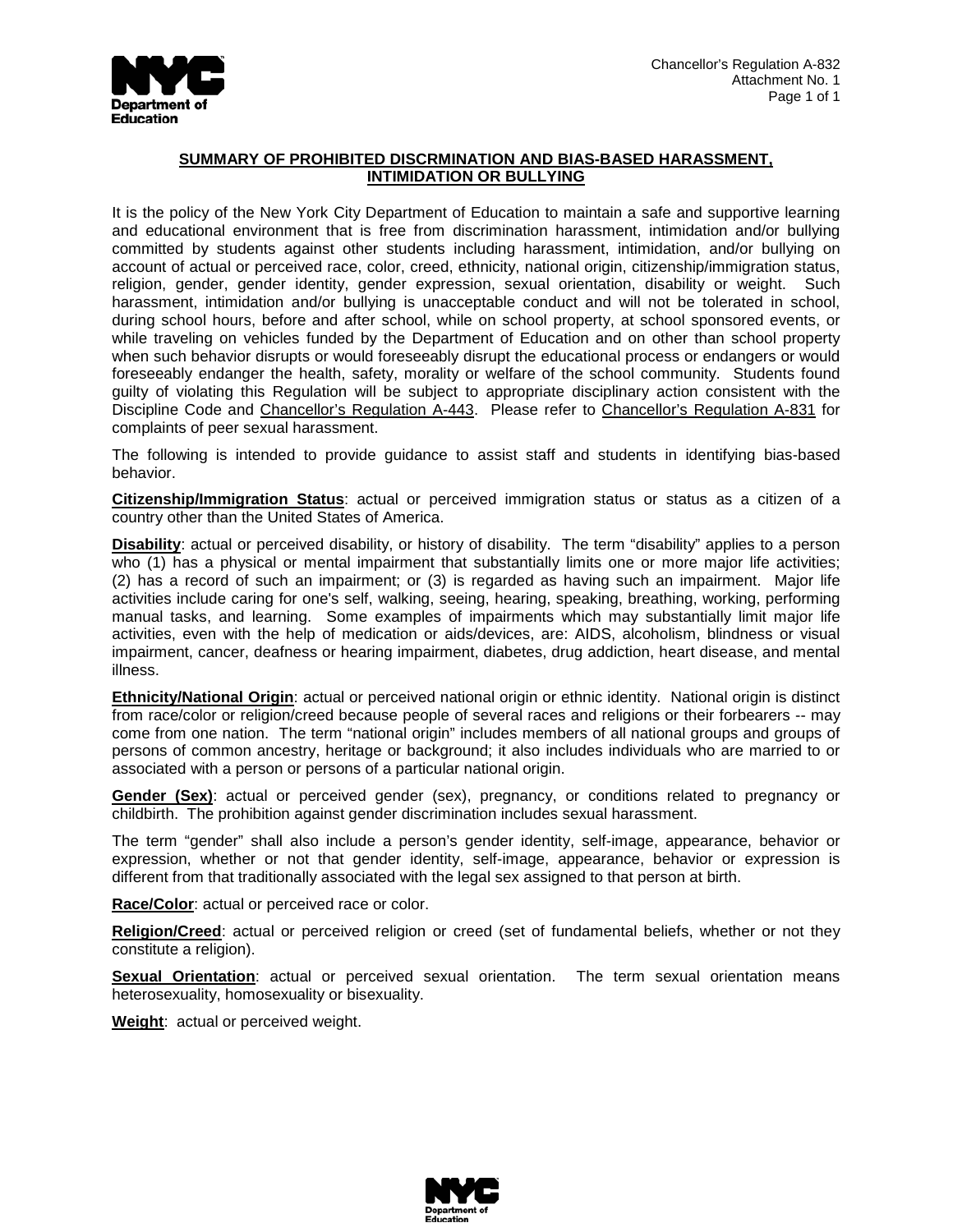

#### **REPORT OF STUDENT-TO-STUDENT DISCRIMINATION, HARASSMENT, INTIMIDATION AND/OR BULLYING**

| <b>NAME OF STUDENT:</b> |                                                                                                     |  |
|-------------------------|-----------------------------------------------------------------------------------------------------|--|
| DATE:                   |                                                                                                     |  |
| <b>SCHOOL:</b>          |                                                                                                     |  |
| <b>OORS NUMBER:</b>     |                                                                                                     |  |
|                         | Name of the person who you believe is responsible for the harassment, intimidation and/or bullying: |  |
|                         | Date(s), time(s) and place the incident occurred: ______________________________                    |  |

\_\_\_\_\_\_\_\_\_\_\_\_\_\_\_\_\_\_\_\_\_\_\_\_\_\_\_\_\_\_\_\_\_\_\_\_\_\_\_\_\_\_\_\_\_\_\_\_\_\_\_\_\_\_\_\_\_\_\_\_\_\_\_\_\_\_\_\_\_\_\_\_\_\_\_\_\_\_\_\_\_\_\_

\_\_\_\_\_\_\_\_\_\_\_\_\_\_\_\_\_\_\_\_\_\_\_\_\_\_\_\_\_\_\_\_\_\_\_\_\_\_\_\_\_\_\_\_\_\_\_\_\_\_\_\_\_\_\_\_\_\_\_\_\_\_\_\_\_\_\_\_\_\_\_\_\_\_\_\_\_\_\_\_\_\_\_

\_\_\_\_\_\_\_\_\_\_\_\_\_\_\_\_\_\_\_\_\_\_\_\_\_\_\_\_\_\_\_\_\_\_\_\_\_\_\_\_\_\_\_\_\_\_\_\_\_\_\_\_\_\_\_\_\_\_\_\_\_\_\_\_\_\_\_\_\_\_\_\_\_\_\_\_\_\_\_\_\_\_\_

\_\_\_\_\_\_\_\_\_\_\_\_\_\_\_\_\_\_\_\_\_\_\_\_\_\_\_\_\_\_\_\_\_\_\_\_\_\_\_\_\_\_\_\_\_\_\_\_\_\_\_\_\_\_\_\_\_\_\_\_\_\_\_\_\_\_\_\_\_\_\_\_\_\_\_\_\_\_\_\_\_\_\_

\_\_\_\_\_\_\_\_\_\_\_\_\_\_\_\_\_\_\_\_\_\_\_\_\_\_\_\_\_\_\_\_\_\_\_\_\_\_\_\_\_\_\_\_\_\_\_\_\_\_\_\_\_\_\_\_\_\_\_\_\_\_\_\_\_\_\_\_\_\_\_\_\_\_\_\_\_\_\_\_\_\_\_

Describe the incident(s) as clearly and with as much detail as possible.

If you believe that the behavior you are reporting is bias-based, check the boxes below that apply.

| Color                                 | Race                      |
|---------------------------------------|---------------------------|
| Creed                                 | Religion                  |
| <b>Disability</b>                     | Retaliation (for cor      |
| <b>Ethnicity/National Origin</b>      | <b>Sexual Orientation</b> |
| <b>Citizenship/Immigration Status</b> | Gender/Sex                |
| Gender Identity/Gender Expression     | Weight                    |

| Color<br>Creed                    | Race<br>Religion            |
|-----------------------------------|-----------------------------|
| <b>Disability</b>                 | Retaliation (for complaint) |
| <b>Ethnicity/National Origin</b>  | <b>Sexual Orientation</b>   |
| Citizenship/Immigration Status    | Gender/Sex                  |
| Gender Identity/Gender Expression | Weight                      |
|                                   |                             |

List any witnesses who were present or who have knowledge about the incident.



\_\_\_\_\_\_\_\_\_\_\_\_\_\_\_\_\_\_\_\_\_\_\_\_\_\_\_\_\_\_\_\_\_\_\_\_\_\_ \_\_\_\_\_\_\_\_\_\_\_\_\_\_\_\_\_\_\_\_\_\_\_\_\_\_\_\_\_\_\_\_\_\_\_\_\_\_\_\_

\_\_\_\_\_\_\_\_\_\_\_\_\_\_\_\_\_\_\_\_\_\_\_\_\_\_\_\_\_\_\_\_\_\_\_\_\_\_ \_\_\_\_\_\_\_\_\_\_\_\_\_\_\_\_\_\_\_\_\_\_\_\_\_\_\_\_\_\_\_\_\_\_\_\_\_\_\_\_

\_\_\_\_\_\_\_\_\_\_\_\_\_\_\_\_\_\_\_\_\_\_\_\_\_\_\_\_\_\_\_\_\_\_\_\_\_\_ \_\_\_\_\_\_\_\_\_\_\_\_\_\_\_\_\_\_\_\_\_\_\_\_\_\_\_\_\_\_\_\_\_\_\_\_\_\_\_\_

\_\_\_\_\_\_\_\_\_\_\_\_\_\_\_\_\_\_\_\_\_\_\_\_\_\_\_\_\_\_\_\_\_\_\_\_\_\_ \_\_\_\_\_\_\_\_\_\_\_\_\_\_\_\_\_\_\_\_\_\_\_\_\_\_\_\_\_\_\_\_\_\_\_\_\_\_\_\_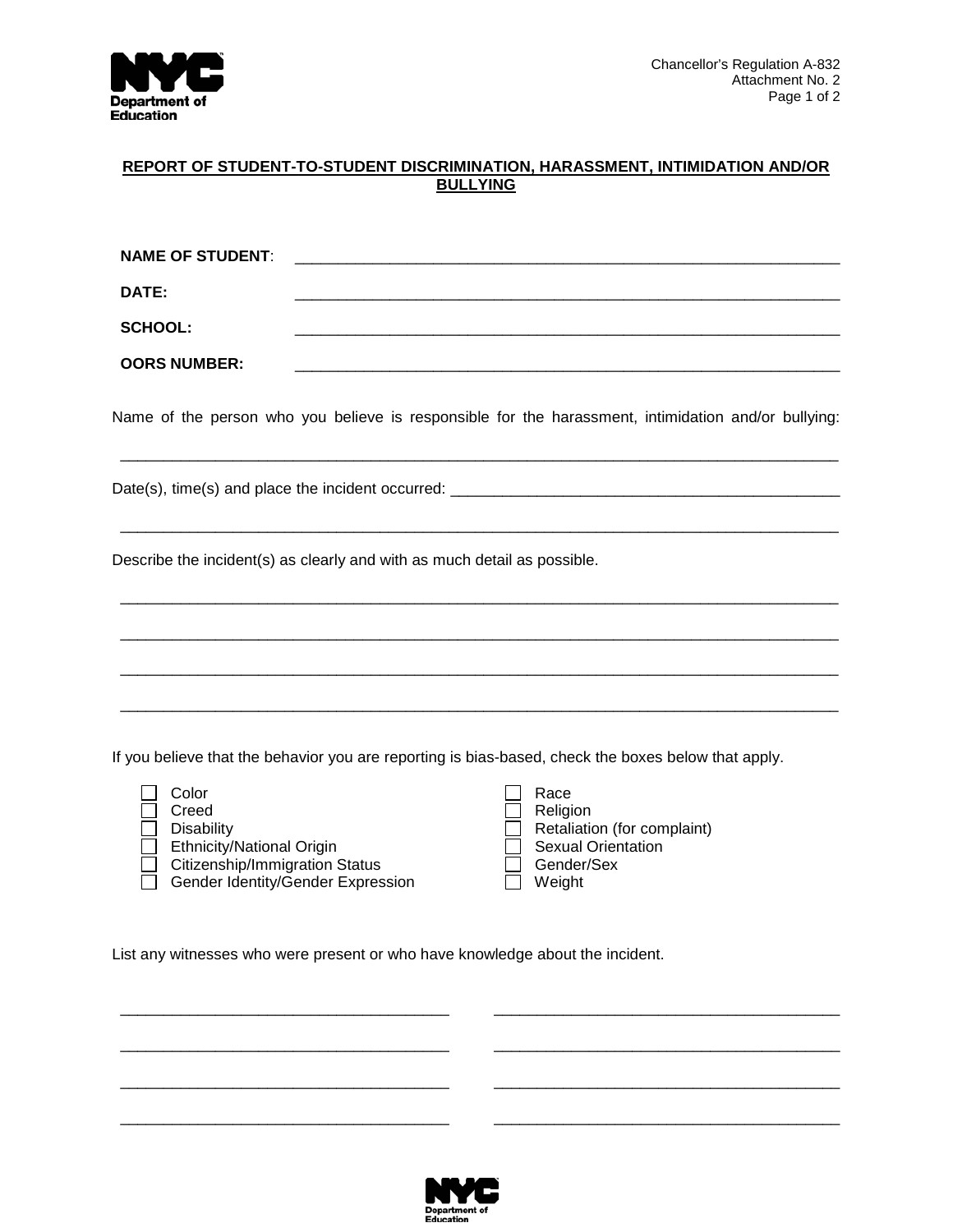| <b>NVC</b><br>Department of<br>Education | Chancellor's Regulation A-832<br>Attachment No. 2<br>Page 2 of 2 |  |  |
|------------------------------------------|------------------------------------------------------------------|--|--|
|                                          |                                                                  |  |  |
|                                          |                                                                  |  |  |
|                                          |                                                                  |  |  |
|                                          |                                                                  |  |  |
|                                          |                                                                  |  |  |
|                                          |                                                                  |  |  |
| Signature of Student                     | Date                                                             |  |  |
| Received by:                             |                                                                  |  |  |
| Name                                     | Date                                                             |  |  |
|                                          |                                                                  |  |  |

 $\overline{T}$ itle

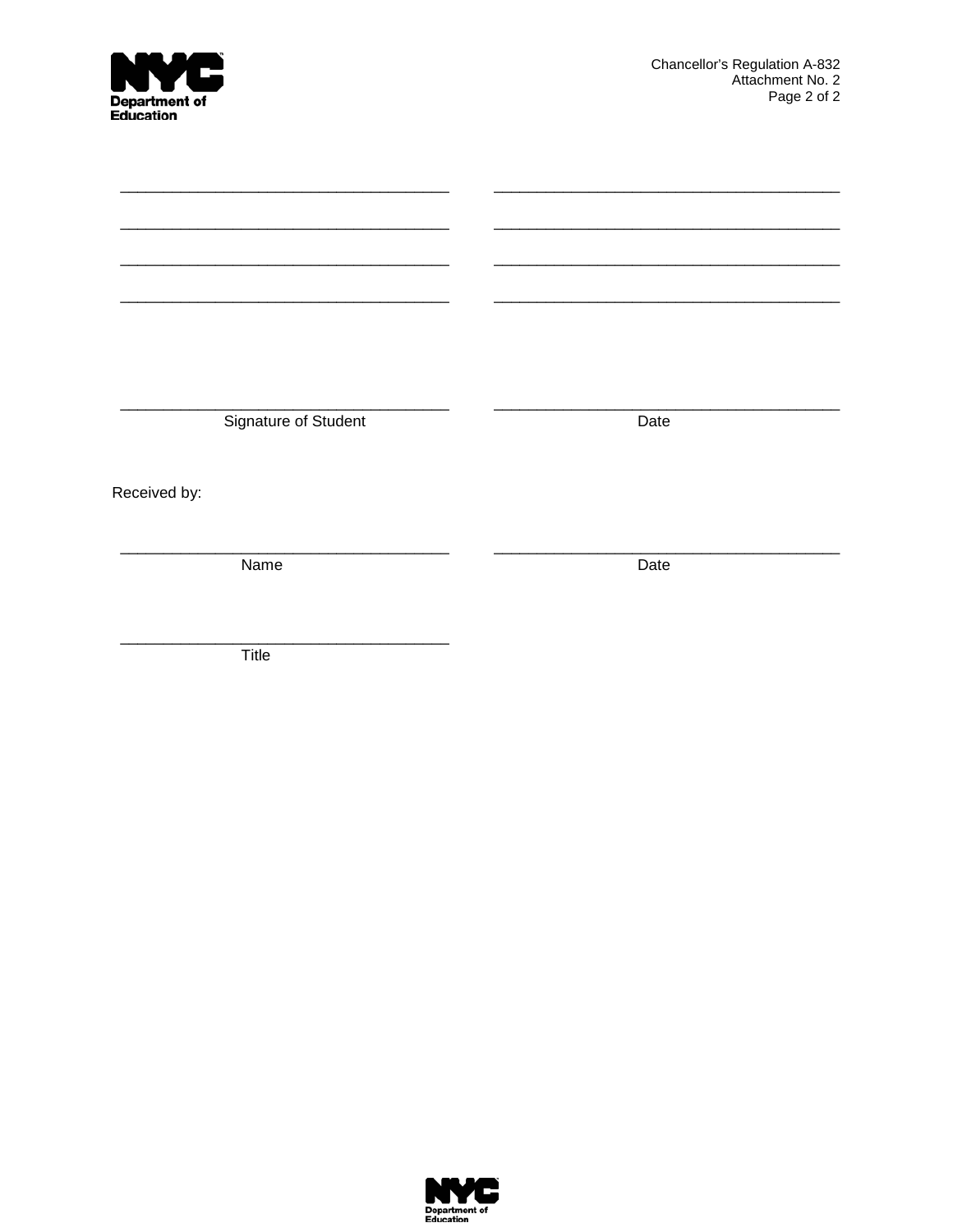Chancellor's Regulation A-832 Attachment No. 3

# R E S P E C T F O R A L L

T H E N Y C D I S C I P L I N E C O D E P R O H I B I T S H A R A S S M E N T , I N T I M I D A T I O N , D I S C R I M I N A T I O N G BEHAV



Students who believe they have been the victim of harassment, discrimination, intimidation and/or bullying by another student or by a staff member, and all students who see or know of such behavior, should report the incident to a school staff member immediately.

# **To Report an Incident**

N Y C P U B L I C S C H O O L S

PUBLIC

NYC

**SCHOOLS** 

**If you need help because someone has discriminated against, harassed, bullied or intimidated you, or if you have concerns about such behavior, you can go to:**

**\_\_\_\_\_\_\_\_\_\_\_\_\_\_\_\_\_\_\_\_\_\_\_\_**

**\_\_\_\_\_\_\_\_\_\_\_\_\_\_\_\_\_\_\_\_\_\_\_\_**

**\_\_\_\_\_\_\_\_\_\_\_\_\_\_\_\_\_\_\_\_\_\_\_\_**

**\_\_\_\_\_\_\_\_\_\_\_\_\_\_\_\_\_\_\_\_\_\_\_\_**

It is the policy of the Department of Education to maintain a safe and supportive learning environment that is free from harassment, intimidation and/or bullying and from discrimination on account of actual or perceived race, color, ethnicity, national origin, citizenship/immigration status, religion, creed, gender, gender identity, gender expression, sexual orientation, disability or weight . The policy prohibits such behavior by students against other students and by staff against students.

Prohibited behavior includes, but is not limited, to: physical violence; verbal or physical conduct that threatens another with harm; hazing; taunting; exclusion from peer groups designed to humiliate or isolate; using derogatory or discriminatory language to humiliate or harass. This policy is set forth in Chancellor's Regulations and the Citywide Standards of Intervention and Discipline Measures (The Discipline Code.)

**Staff members who witness, harassment, discrimination, bullying and/or intimidating behavior will take appropriate action to intervene to stop such behavior.** 

**Students who violate the Discipline Code will be subject to appropriate disciplinary action as outlined in the Code and Chancellor's Regulation A-443.**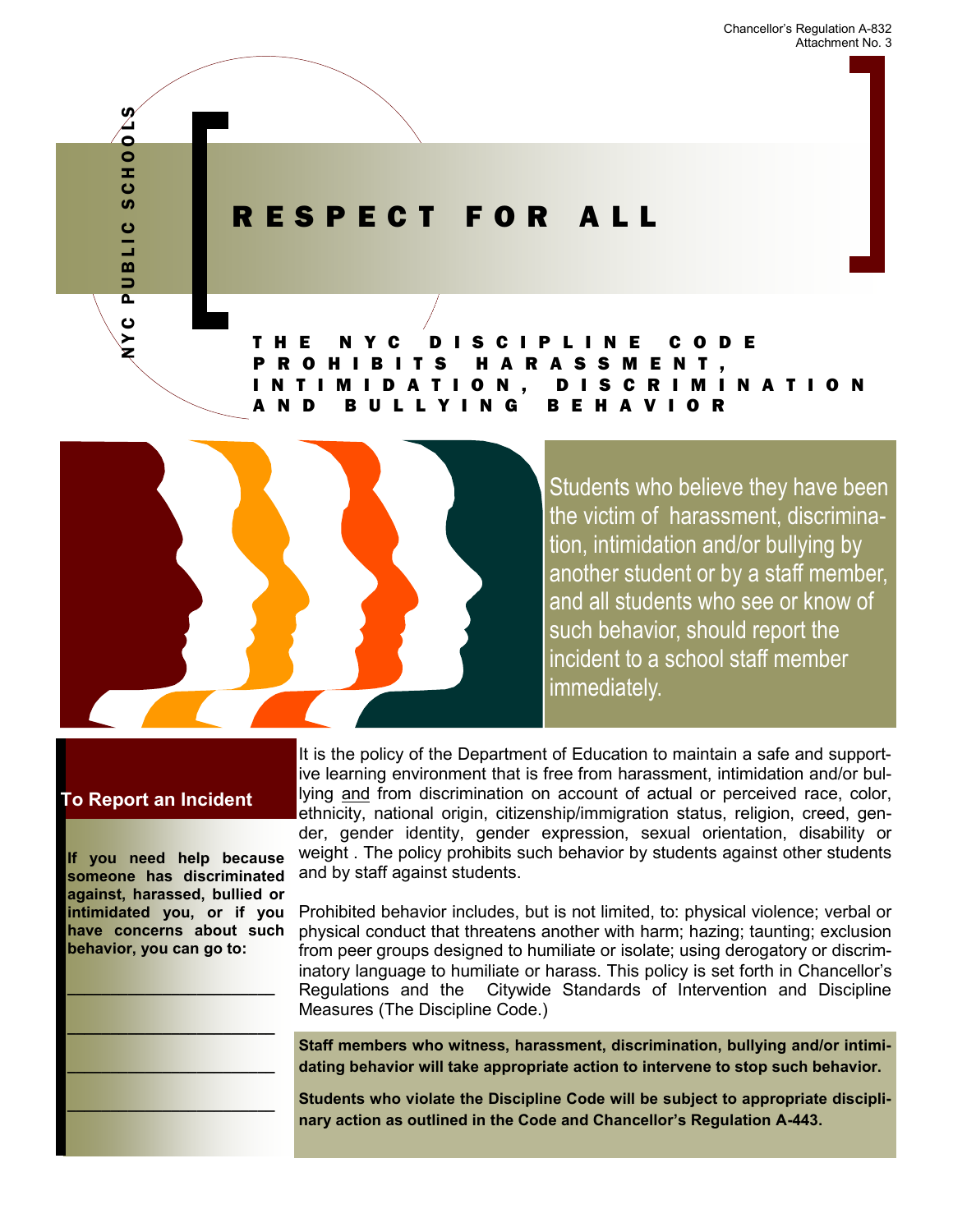**New York City Department of Education**

# **Chancellor's**

#### **Chancellor's Regulation A-832**

Student to Student Discrimination, Harassment, Intimidation and/or Bullying,

For Staff to Student Discrimination, Harassment, Intimidation and/or Bullying, please see

#### **Chancellor's Regulation A-830**

Filing Internal Complaints of Unlawful Discrimination/Harassment

**Chancellor's Regulation A-420** Pupil Behavior and Discipline- Corporal Punishment

**Chancellor's Regulation A-421** Verbal Abuse

#### **What happens after a report is made?**

All reports of bullying, harassment, discrimination or intimidating behavior will be investigated.

In keeping with Chancellor's Regulations A-443 , if a student's conduct violates the Discipline Code, appropriate disciplinary action will be taken.

If the behavior constitutes criminal activity, the police will be contacted.

#### **Student Support**

If appropriate, individual or group counseling, referral to an external agency and/or other inter**Michael R. Bloomberg Mayor**

**Dennis M. Walcott Chancellor**

Retaliation against someone who reports an incident of harassment, bullying, intimidation or discriminatory behavior or who helps in an investigation is prohibited. Students who believe they have been retaliated against should immediately contact a school supervisor.

If additional assistance is needed, please email: RespectForAll@schools.nyc.gov

> **PRESPECTED SEE SEE THE RESPECTATION** under this policy. However, sometimes, we may need to share information in order to resolve a complaint. Therefore, information regarding a complaint may be Confidentiality: It is the NYC Public Schools' policy to respect the privacy of all parties and witnesses to complaints brought disclosed in appropriate circumstance to individuals with the need to know.

# **Regulations Regulations Regulations Regulations Respectively for All:**

**Making NYC Public Schools Safe and Supportive for All Students**